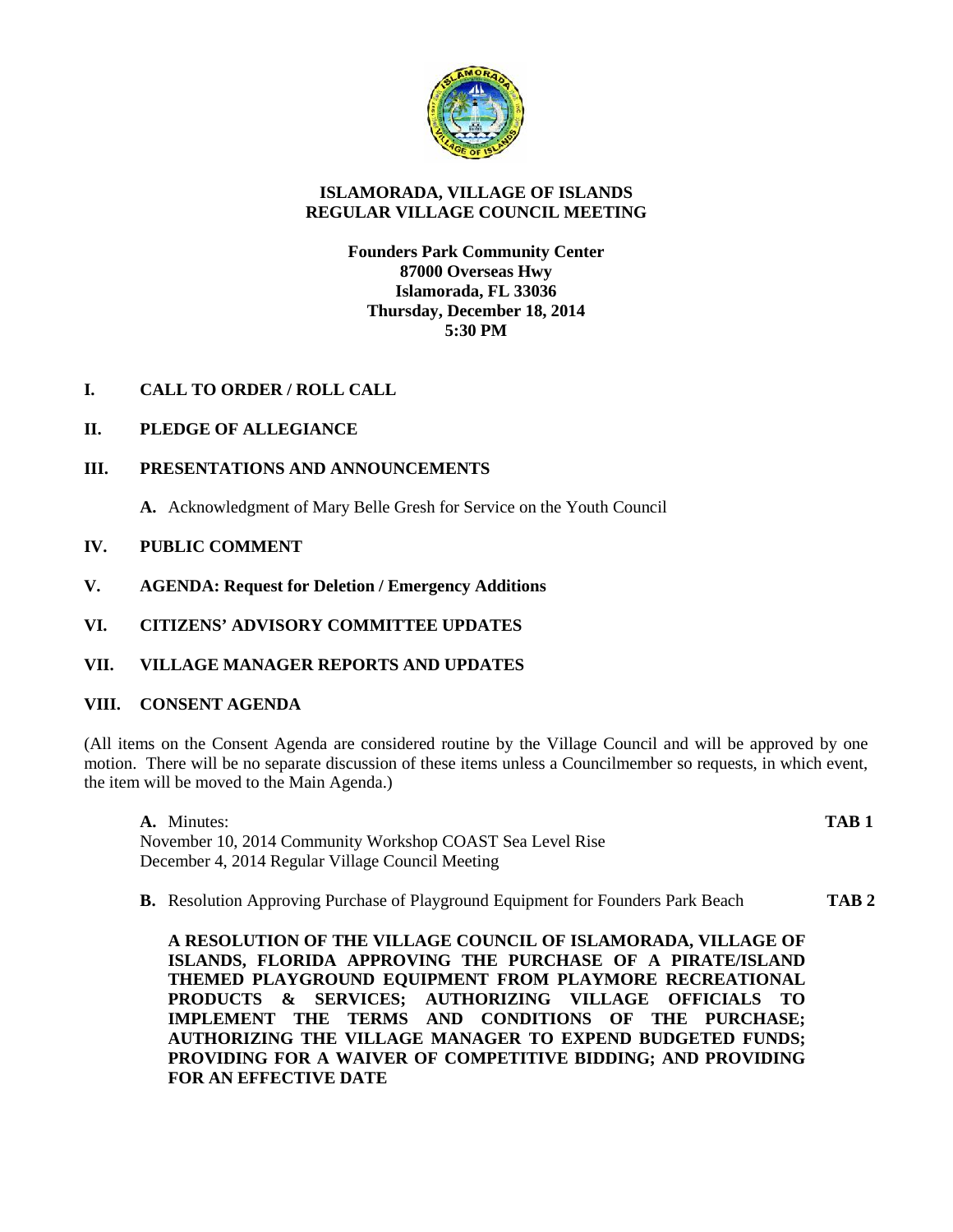**C.** Resolution of Intent for Levy of a Non-Ad Valorem Assessment in the Remaining Service **TAB 3** Area to Repay Grinder Pump Program Lateral Connection Loans

**A RESOLUTION OF THE VILLAGE COUNCIL OF ISLAMORADA, VILLAGE OF ISLANDS, FLORIDA, DECLARING ITS INTENT TO USE THE UNIFORM METHOD OF COLLECTING NON-AD VALOREM SPECIAL ASSESSMENTS, PURSUANT TO SECTION 197.3632, FLORIDA STATUTES; STATING THE NEED FOR SUCH LEVY FOR THE COLLECTION OF COSTS RELATED TO GRINDER PUMP LATERAL CONNECTIONS TO THE VILLAGE CENTRAL WASTEWATER SYSTEM; PROVIDING FOR THE TRANSMITTAL OF THIS RESOLUTION; AND PROVIDING FOR AN EFFECTIVE DATE**

#### **IX. WASTEWATER MATTERS**

**A.** Wastewater Project Update

## **X. ORDINANCES**

## **XI. QUASI-JUDICIAL**

**A.** Application for Alcoholic Beverage Use Permit (AB-15-01) by Florida Keys Brewing **TAB 4** Company, LLC

**A RESOLUTION OF THE VILLAGE COUNCIL OF ISLAMORADA, VILLAGE OF ISLANDS, FLORIDA, CONSIDERING THE REQUEST BY FLORIDA KEYS BREWING COMPANY LLC FOR A 2COP AND A CMB ALCOHOLIC BEVERAGE USE PERMIT TO ALLOW PACKAGE SALES AND ON-PREMISES CONSUMPTION OF BEER AND WINE AND A MICROBREWERY ON PROPERTY LOCATED AT 200 MORADA WAY ON UPPER MATECUMBE KEY, AS LEGALLY DESCRIBED IN EXHIBIT "A;" WITHIN THE INDUSTRIAL (I) ZONING DISTRICT; AND PROVIDING FOR AN EFFECTIVE DATE**

**B.** Administrative Appeal (AA-15-01) by Lisa and Julian Siegel of a Pre-Application Conference **TAB 5** Summary

**A RESOLUTION OF THE VILLAGE COUNCIL OF ISLAMORADA, VILLAGE OF ISLANDS, FLORIDA, CONSIDERING ADMINISTRATIVE APPEAL NO. AA 15-01 FILED BY LISA AND JULIAN SIEGEL, RELATING TO AN ADMINISTRATIVE DECISION AND INTERPRETATION BY THE DIRECTOR OF PLANNING AND DEVELOPMENT SERVICES FOR PROPERTY LOCATED AT 86801 OLD HIGHWAY, ISLAMORADA, VILLAGE OF ISLANDS, FLORIDA, AS LEGALLY DESCRIBED IN EXHIBIT "A"; AND PROVIDING FOR AN EFFECTIVE DATE**

**C.** Application for Administrative Relief (15-01) for Miles Teach **TAB 6**

**A RESOLUTION OF THE VILLAGE COUNCIL OF ISLAMORADA, VILLAGE OF ISLANDS, FLORIDA, CONSIDERING THE REQUEST OF MILES TEACH, FOR ADMINISTRATIVE RELIEF FROM THE VILLAGE BUILDING PERMIT ALLOCATION SYSTEM (BPAS) FOR PROPERTY LOCATED AT 165 OCALA DRIVE, PLANTATION KEY, AS LEGALLY DESCRIBED IN EXHIBIT "A;" AND PROVIDING FOR AN EFFECTIVE DATE**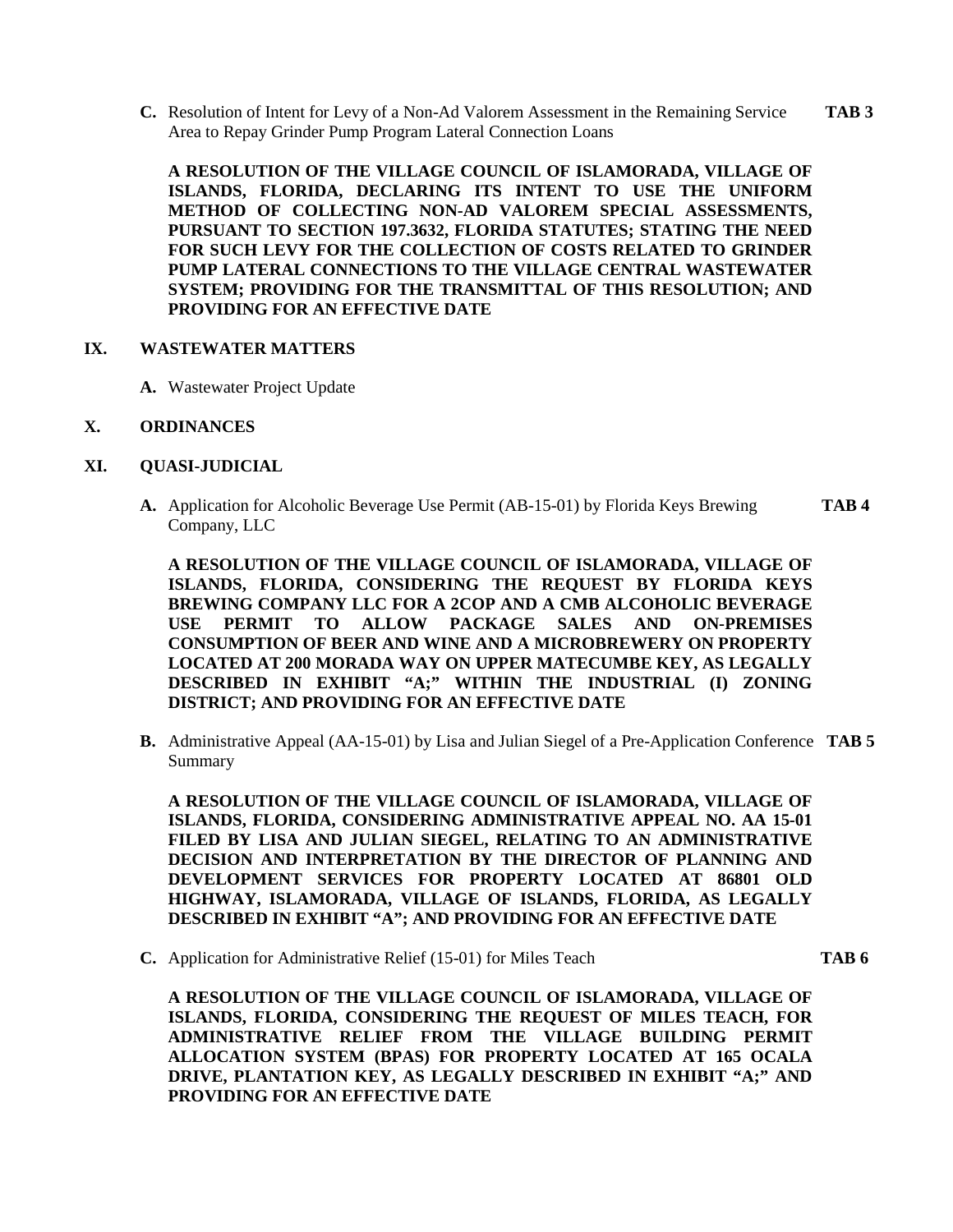### **XII. RESOLUTIONS**

**A.** Resolution Approving the Market Rate Residential Building Permit Allocation System **TAB 7** Ranking and Awards for Quarter 4 of 2014

**A RESOLUTION OF THE VILLAGE COUNCIL OF ISLAMORADA, VILLAGE OF ISLANDS, FLORIDA, APPROVING RESIDENTIAL BUILDING PERMIT ALLOCATION SYSTEM RANKINGS AND AWARDING RESIDENTIAL BUILDING PERMIT ALLOCATIONS FOR QUARTER 4 OF 2014; AND PROVIDING FOR AN EFFECTIVE DATE**

**B.** Resolution Approving the Nonresidential Building Permit Allocation System Ranking and **TAB 8** Awards for Quarter 4 of 2014

**A RESOLUTION OF THE VILLAGE COUNCIL OF ISLAMORADA, VILLAGE OF ISLANDS, FLORIDA, APPROVING NONRESIDENTIAL BUILDING PERMIT ALLOCATION SYSTEM RANKINGS AND AWARDING NONRESIDENTIAL BUILDING PERMIT ALLOCATIONS FOR QUARTER 4 OF 2014; AND PROVIDING FOR AN EFFECTIVE DATE**

**C.** Resolution Adopting Zoning in Progress- Development of Structures Greater than 10,000 SF **TAB 9**

**A RESOLUTION OF THE VILLAGE COUNCIL OF ISLAMORADA, VILLAGE OF ISLANDS, FLORIDA, INVOKING ZONING IN PROGRESS; DECLARING THAT THE VILLAGE IS CONSIDERING AMENDING ITS COMPREHENSIVE PLAN AND LAND DEVELOPMENT REGULATIONS TO ADOPT REGULATIONS FOR THE DEVELOPMENT AND REDEVELOPMENT OF NONRESIDENTIAL STRUCTURES GREATER THAN 10,000 SQUARE FEET; AND PROVIDING FOR AN EFFECTIVE DATE**

**D.** Resolution Approving Amendment to Village Attorney Employment Agreement **TAB 10** 

**A RESOLUTION OF THE VILLAGE COUNCIL OF ISLAMORADA, VILLAGE OF ISLANDS, FLORIDA APPROVING THE FIRST AMENDMENT TO THE EMPLOYMENT AGREEMENT BETWEEN THE VILLAGE AND ROGET BRYAN TO SERVE AS THE VILLAGE ATTORNEY; AUTHORIZING VILLAGE OFFICIALS TO IMPLEMENT THE TERMS AND CONDITIONS OF THE FIRST AMENDMENT; AUTHORIZING THE MAYOR TO EXECUTE THE FIRST AMENDMENT; AND PROVIDING FOR AN EFFECTIVE DATE**

**E.** Resolution Considering a Petition for Dedication / Conveyance of Private Roads Iroquois **TAB 11** Drive and Sunset Drive to the Village

**A RESOLUTION OF THE VILLAGE COUNCIL OF ISLAMORADA, VILLAGE OF ISLANDS, FLORIDA, CONSIDERING A PETITION FOR THE DEDICATION/CONVEYANCE OF PRIVATE ROADS IROQUOIS DRIVE AND SUNSET DRIVE TO THE VILLAGE; AUTHORIZING THE VILLAGE MANAGER TO EXECUTE ALL NECESSARY DOCUMENTS; AND PROVIDING FOR AN EFFECTIVE DATE**

**F.** A Resolution Approving the Purchase and Acquisition of a Wastewater Utility Easement **TAB 12** on Key Honey Lane